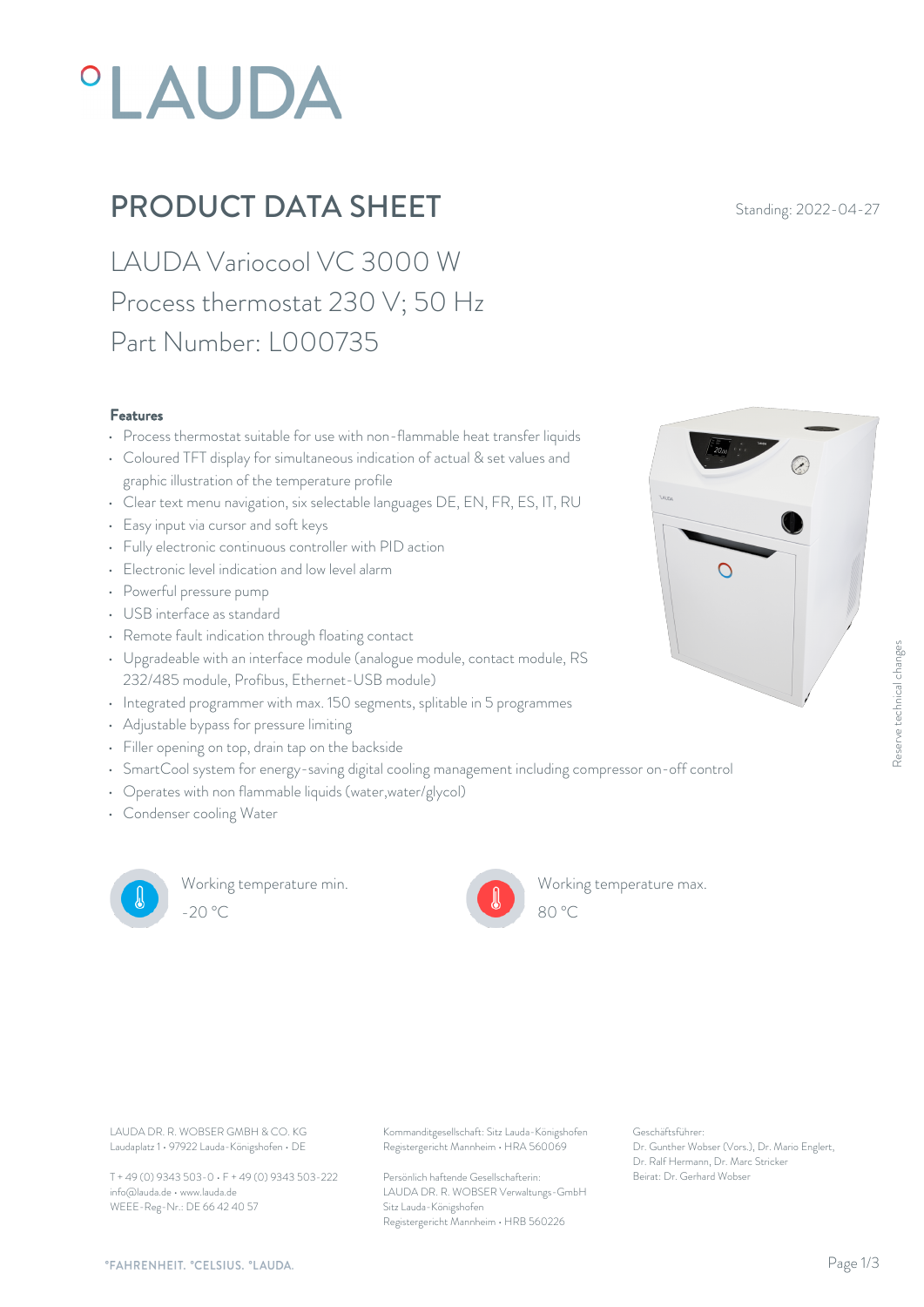## *°LAUDA*

## PRODUCT DATA SHEET Standing: 2022-04-27

LAUDA Variocool VC 3000 W Process thermostat 230 V; 50 Hz Part Number: L000735

#### Technical Features (according to DIN 12876)

| $0.05 \pm K$<br>Temperature stability<br>$1.5$ kW<br>Heater power max.<br>2.6 kW<br>Power consumption max.<br>14 A<br>Current max.<br>3.2 bar<br>Pump Pressure max.<br>37 L/min<br>Pump flow rate pressure max.<br>G 3/4<br>In / Outlet connection thread (outside)<br>Pressure adjustement<br>bypass<br>33 L<br>Filling volume max.<br>$3/4$ "<br>Water cooling connection thread (outside)<br>15 °C<br>Recommended cooling water temperature<br>7.5 L/min<br>Cooling water flow rate<br>Pressure difference cooling water min.<br>3 bar<br>10 bar<br>Maximal pressure cooling water<br>Overall dimensions (WxDxH)<br>550 x 650 x 970 mm<br>88 kg<br>Weight<br>R-449A (GWP 1397); 0.950 kg; 1.3 t CO2-eq<br>Refrigerant stage 1<br>230 V; 50 Hz<br>Power supply<br>Power cord with angled plug (CEE7/7)<br>Power plug<br>LAUDA DR. R. WOBSER GMBH & CO. KG<br>Geschäftsführer: | Working temperature range | $-2080 °C$                                    |  |                           |
|---------------------------------------------------------------------------------------------------------------------------------------------------------------------------------------------------------------------------------------------------------------------------------------------------------------------------------------------------------------------------------------------------------------------------------------------------------------------------------------------------------------------------------------------------------------------------------------------------------------------------------------------------------------------------------------------------------------------------------------------------------------------------------------------------------------------------------------------------------------------------------|---------------------------|-----------------------------------------------|--|---------------------------|
|                                                                                                                                                                                                                                                                                                                                                                                                                                                                                                                                                                                                                                                                                                                                                                                                                                                                                 | Ambient temperature range | 540 °C                                        |  |                           |
|                                                                                                                                                                                                                                                                                                                                                                                                                                                                                                                                                                                                                                                                                                                                                                                                                                                                                 |                           |                                               |  |                           |
|                                                                                                                                                                                                                                                                                                                                                                                                                                                                                                                                                                                                                                                                                                                                                                                                                                                                                 |                           |                                               |  |                           |
|                                                                                                                                                                                                                                                                                                                                                                                                                                                                                                                                                                                                                                                                                                                                                                                                                                                                                 |                           |                                               |  |                           |
|                                                                                                                                                                                                                                                                                                                                                                                                                                                                                                                                                                                                                                                                                                                                                                                                                                                                                 |                           |                                               |  |                           |
|                                                                                                                                                                                                                                                                                                                                                                                                                                                                                                                                                                                                                                                                                                                                                                                                                                                                                 |                           |                                               |  |                           |
|                                                                                                                                                                                                                                                                                                                                                                                                                                                                                                                                                                                                                                                                                                                                                                                                                                                                                 |                           |                                               |  |                           |
|                                                                                                                                                                                                                                                                                                                                                                                                                                                                                                                                                                                                                                                                                                                                                                                                                                                                                 |                           |                                               |  |                           |
|                                                                                                                                                                                                                                                                                                                                                                                                                                                                                                                                                                                                                                                                                                                                                                                                                                                                                 |                           |                                               |  | Reserve technical changes |
|                                                                                                                                                                                                                                                                                                                                                                                                                                                                                                                                                                                                                                                                                                                                                                                                                                                                                 |                           |                                               |  |                           |
|                                                                                                                                                                                                                                                                                                                                                                                                                                                                                                                                                                                                                                                                                                                                                                                                                                                                                 |                           |                                               |  |                           |
|                                                                                                                                                                                                                                                                                                                                                                                                                                                                                                                                                                                                                                                                                                                                                                                                                                                                                 |                           |                                               |  |                           |
|                                                                                                                                                                                                                                                                                                                                                                                                                                                                                                                                                                                                                                                                                                                                                                                                                                                                                 |                           |                                               |  |                           |
|                                                                                                                                                                                                                                                                                                                                                                                                                                                                                                                                                                                                                                                                                                                                                                                                                                                                                 |                           |                                               |  |                           |
|                                                                                                                                                                                                                                                                                                                                                                                                                                                                                                                                                                                                                                                                                                                                                                                                                                                                                 |                           |                                               |  |                           |
|                                                                                                                                                                                                                                                                                                                                                                                                                                                                                                                                                                                                                                                                                                                                                                                                                                                                                 |                           |                                               |  |                           |
|                                                                                                                                                                                                                                                                                                                                                                                                                                                                                                                                                                                                                                                                                                                                                                                                                                                                                 |                           |                                               |  |                           |
|                                                                                                                                                                                                                                                                                                                                                                                                                                                                                                                                                                                                                                                                                                                                                                                                                                                                                 |                           |                                               |  |                           |
|                                                                                                                                                                                                                                                                                                                                                                                                                                                                                                                                                                                                                                                                                                                                                                                                                                                                                 |                           |                                               |  |                           |
|                                                                                                                                                                                                                                                                                                                                                                                                                                                                                                                                                                                                                                                                                                                                                                                                                                                                                 |                           |                                               |  |                           |
|                                                                                                                                                                                                                                                                                                                                                                                                                                                                                                                                                                                                                                                                                                                                                                                                                                                                                 |                           |                                               |  |                           |
| Laudaplatz 1 · 97922 Lauda-Königshofen · DE<br>Registergericht Mannheim · HRA 560069<br>Dr. Gunther Wobser (Vors.), Dr. Mario Englert,<br>Dr. Ralf Hermann, Dr. Marc Stricker<br>T + 49 (0) 9343 503-0 · F + 49 (0) 9343 503-222<br>Beirat: Dr. Gerhard Wobser<br>Persönlich haftende Gesellschafterin:                                                                                                                                                                                                                                                                                                                                                                                                                                                                                                                                                                         |                           | Kommanditgesellschaft: Sitz Lauda-Königshofen |  |                           |

T + 49 (0) 9343 503-0 • F + 49 (0) 9343 503-222 info@lauda.de • www.lauda.de WEEE-Reg-Nr.: DE 66 42 40 57

> Persönlich haftende Gesellschafterin: Beirat: Dr. Gerhard Wobser LAUDA DR. R. WOBSER Verwaltungs-GmbH Sitz Lauda-Königshofen Registergericht Mannheim • HRB 560226